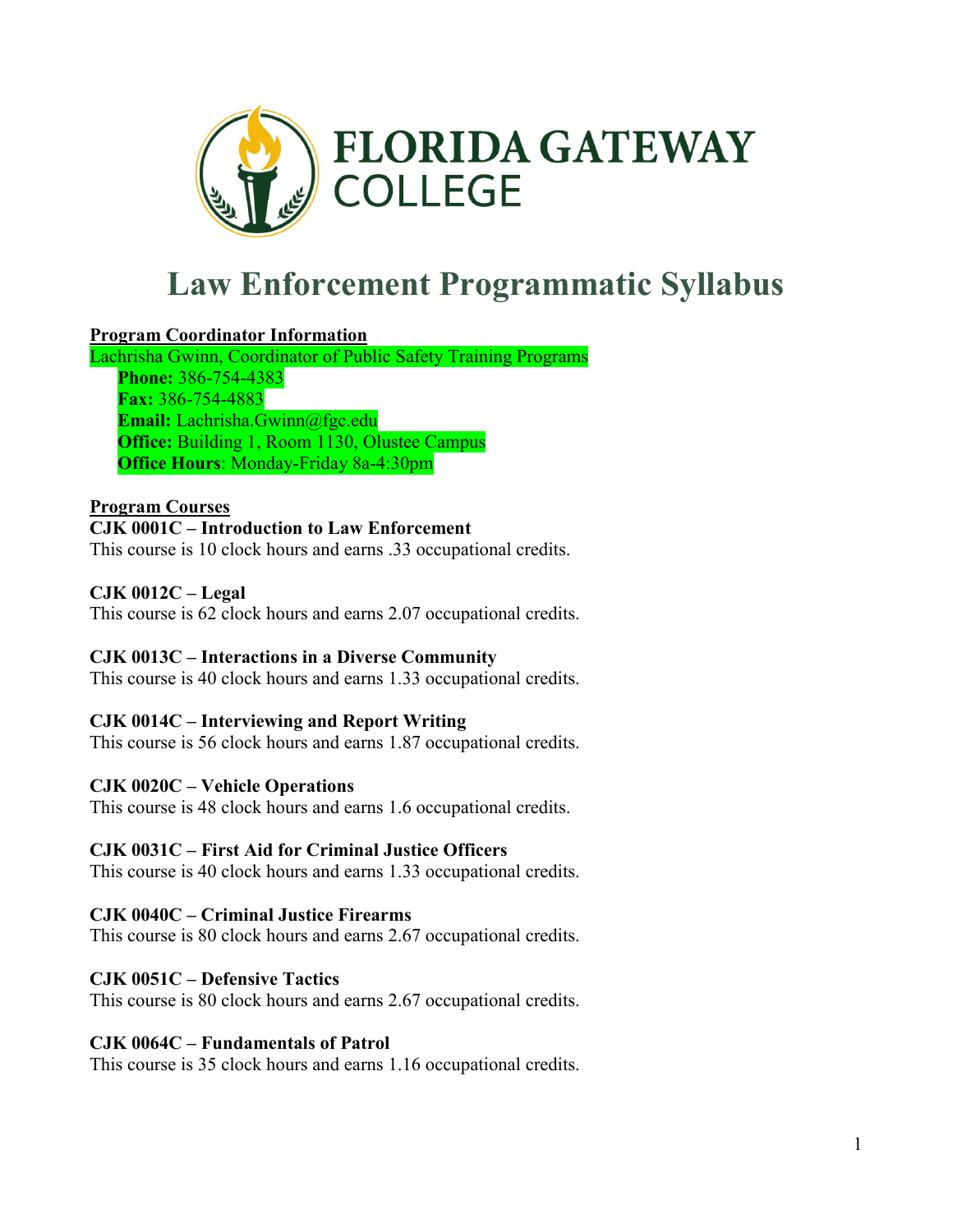# **CJK 0065C – Calls for Service**

This course is 36 clock hours and earns 1.2 occupational credits.

# **CJK 0077C – Criminal Investigations**

This course is 50 clock hours and earns 1.67 occupational credits.

### **CJK 0078C – Crime Scene to Courtroom**

This course is 35 clock hours and earns 1.16 occupational credits.

#### **CJK 0084C – DUI Traffic Stops**

This course is 24 clock hours and earns 0.8 occupational credits.

#### **CJK 0087C – Traffic Stops**

This course is 30 clock hours and earns 1 occupational credit.

#### **CJK 0088C – Traffic Crash Investigations**

This course is 32 clock hours and earns 1.07 occupational credits.

#### **CJK 0092C – Critical Incidents**

This course is 44 clock hours and earns 1.47 occupational credits.

# **CJK 0096C – Criminal Justice Officer Physical Fitness Training**

This course is 60 clock hours and earns 2 occupational credits.

#### **CJK 0422C – Dart Firing Stun Gun**

This course is 8 clock hours and earns 0.27 occupational credits.

#### **Program Learning Outcomes**

After completing the Law Enforcement program, you will be able to:

- Exhibit a basic knowledge of the Florida criminal and civil laws, as well as the federal guidelines concerning criminal procedure.
- Apply a basic knowledge of the communication skills necessary for law enforcement officers.
- Demonstrate basic firearm skills for law enforcement officers.
- Perform defensive tactic skills necessary for law enforcement officers.
- Apply basic driving skills necessary for law enforcement officers.
- Perform basic First Aid/First Responder skills necessary for law enforcement officers.

# **Required Texts/Learning Resources**

Florida CMS Law Enforcement Basic Recruit Training Program: Volume 1 Florida Basic Recruit High Liability Curriculum: Volume 2 CJS Academy Law Enforcement Testing Access Code

#### **Delivery Method**

Classroom Activities and Examinations Scenarios Performance Demonstration of Proficiency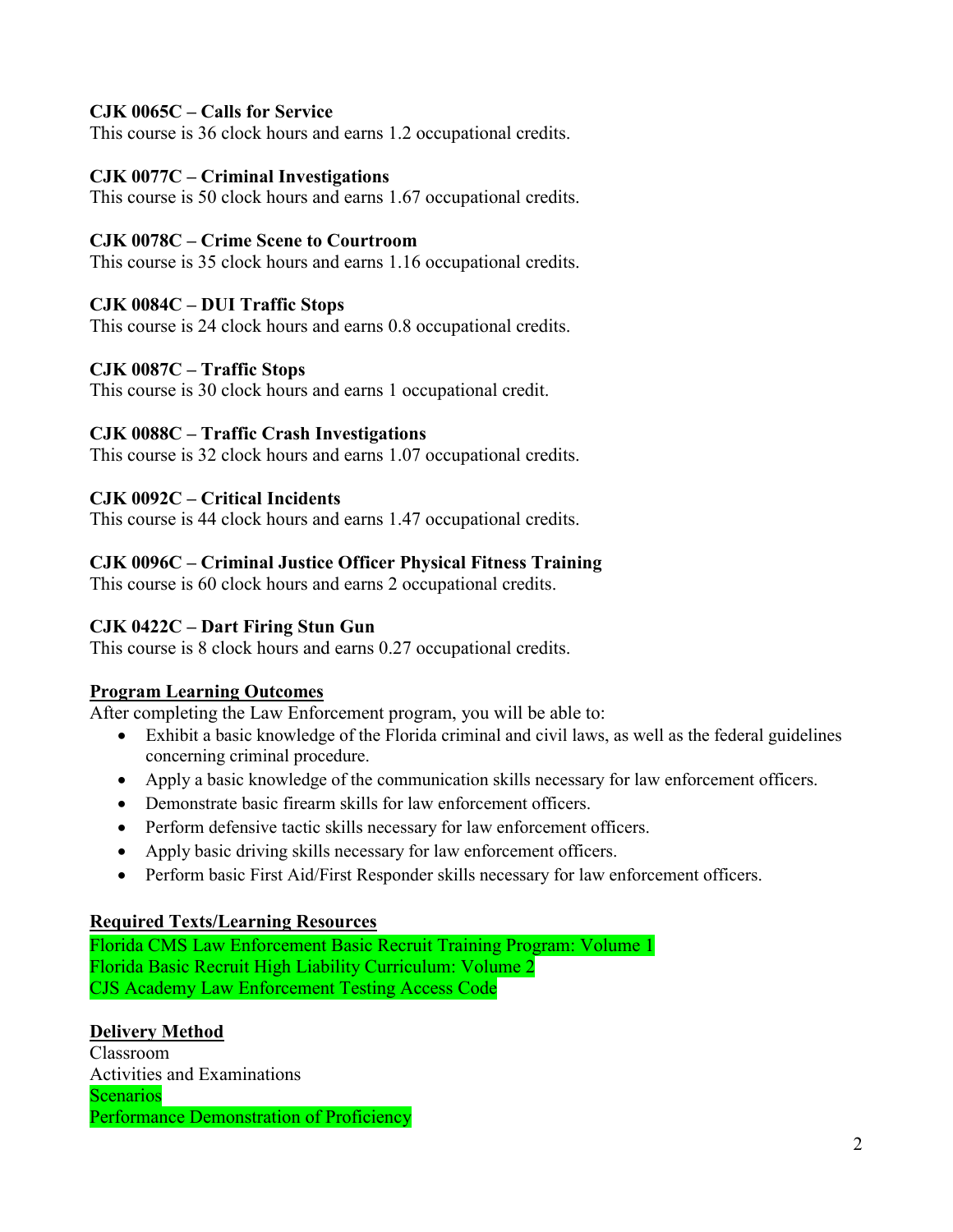#### **Attendance Policy**

Students must attend all sessions of any training course in which they are enrolled, with the exception of absences approved by the Academy Director. No student shall be considered to successfully complete a training course if he/she has any unexcused absences. No student shall continue in the program once he/she has missed more than **ten (10) percent of the scheduled hours of the program**. In the event of an excused absence during a general topic block of instruction, written make-up work will be required to be completed. Any time missed in a high liability topic area will be physically made-up in the classroom to equal the amount of time missed.

# **Grading Scale**

**SATISFACTORY** – 80% - 100% **UNSATISFACTORY** – 79% and below

*\*DISCLAIMER –* This is a living syllabus. The instructor reserves the right to change the syllabus content and/or requirements to ensure better student learning. Students will be notified promptly of any changes.

#### **Florida Gateway College Policies and Statements**

#### **Student Success Center (SSC)**

The Student Success Center is located in Building 059. SSC offers a variety of resources for students and faculty. The Success Center has over 60 computers with internet and limited free printing for students. Copies of reference books, textbooks, access to course specific software, and access to tutors for all levels of math and writing are available in the Success Center. Students may submit academic papers to be reviewed by an in-house tutor by emailing to college success  $\omega$  fgc edu. Tutoring for other subjects such as Chemistry, Accounting, Anatomy and Physiology, Physics, Spanish, and Public Speaking is available. Please stop by Building 059 for the current tutor schedule. The center also provides space for students to study in subject specific Learning Groups, which provide opportunities for students to work with a Tutor on particular competencies and to focus on strengthening their foundational skills. Proctored tests are available in the SSC by instructor approval only. SSC offers a PERT preparation Boot Camp for students to strengthen their skills with a personalized study plan. If you have any questions please call (386)754-4479 or 754-4413, or email [sandi.tomlinson@fgc.edu.](mailto:sandi.tomlinson@fgc.edu)

SSC also provides 24 hour online tutor services through Tutor.com. This service is accessed directly through students' Canvas courses. Online tutoring is limited to five hours per student per semester. If additional online tutoring time is needed, you must contact Robert Dawson in the Student Success Center by email: [robert.dawsonjr@fgc.edu.](mailto:robert.dawsonjr@fgc.edu) Extensions will be granted on a case-by-case review of online tutoring sessions.

The TRiO program is also housed in the Student Success Center offering coaching to enhance, navigate, and simplify the college experience. Qualified students may participate in workshops, travel, individualized tutoring sessions and other educational experiences.

The SSC is open during the following hours:

- Monday Thursday  $8:00a 6:00p$  (All year)
- Friday 9:00a 4:30p (Fall/Spring)
- Saturday  $10:00a 2:00p$  (Fall/Spring)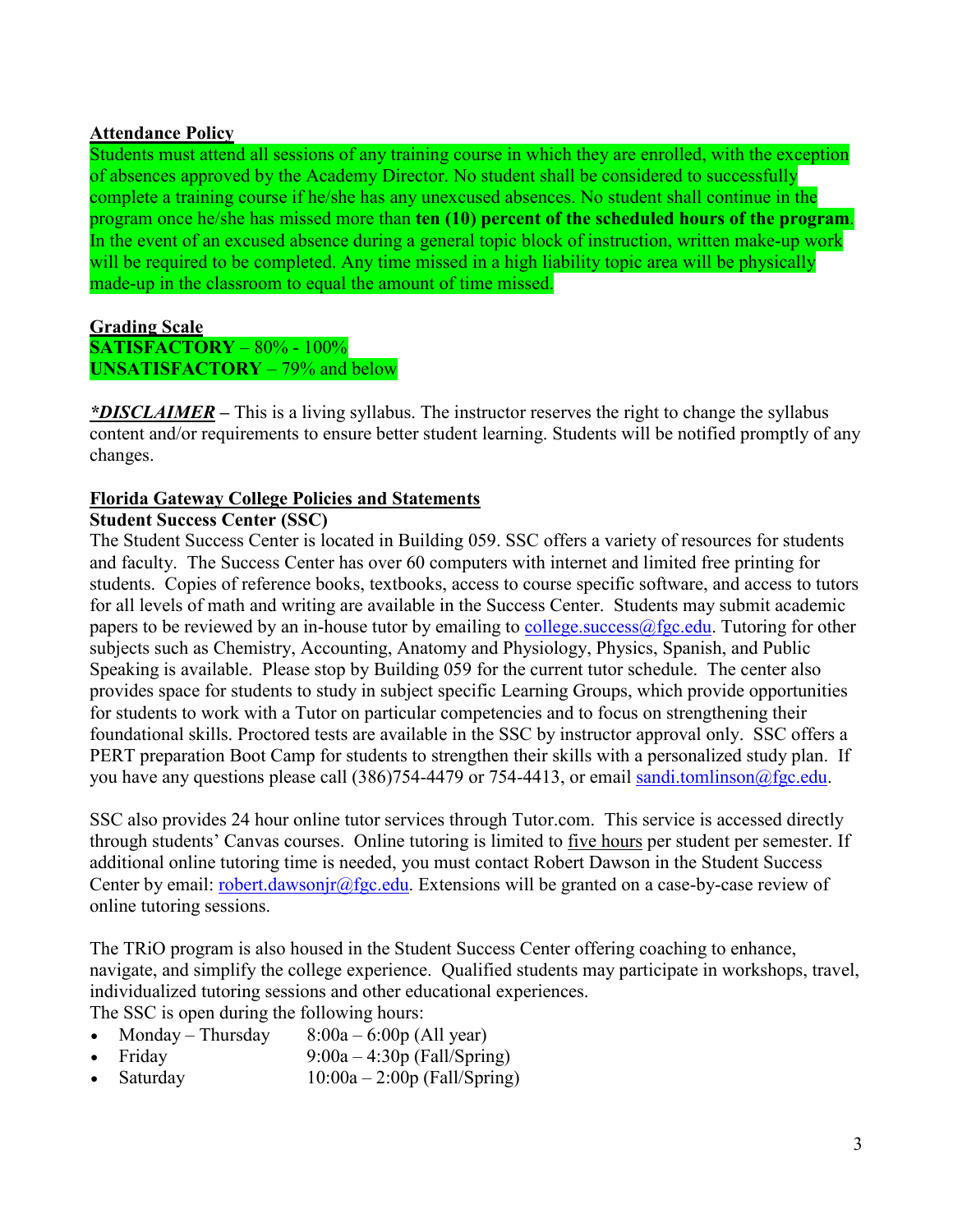If you have any questions, you may contact the center by phone at (386)754-4437, 754-4305, or 754 4307, or by email at [robert.dawsonjr@fgc.edu.](mailto:robert.dawsonjr@fgc.edu)

# **GradesFirst**

The Student Success Center, located in Bldg. 59, offers early alert to the entire campus through GradesFirst/EAB. Twice during the semester we provide instructors with the opportunity to ALERT students of their course progress. This is done through the FGC Wolves email account. Students may receive an email stating their success may be at risk in in a specific course. If you receive this email, DO NOT PANIC. Please contact your instructor directly, your Academic Advisor, and the Student Success Center. Your instructor's information is provided in the email.

Please do not allow yourself to struggle. We are here to help you achieve success. The mission of the Student Success Center is to help encourage and promote your educational journey here at FGC and beyond.

# **Resource Information**

If you think you might benefit from the guidance of a professional counselor for any school, work, or life issue, take advantage of the **free, confidential resources of BayCare Behavioral Health.** If you would like to speak to a Counselor over the phone, please call **(800) 878-5470**. It is a safe and secure way to get short-term counseling (up to 3 sessions) on issues including: managing stress/ school, work or life issues/ relationship issues/ family concerns/ anxiety, depression/ grief, trauma, loss/ self-esteem/ substance abuse. **Counseling sessions are completely confidential.** If you are in the need of additional resources please contact the Director of Student Life, Building 7.

# **Academic Appeal; Grievances; General Complaint**

If a student wishes to file an academic appeal, grievance, or general complaint, please visit the [College's website](https://www.fgc.edu/students/student-resources/complaints-appeals/) for more information. Under Student Resources and Student Complaints/Appeals, information regarding policy, procedure, and forms related to these topics is provided.

# **College Course Withdrawal and Drop Process**

Students who register for classes are responsible for all fees associated with those classes. Students who decide not to attend or wish to withdraw from a class are responsible for dropping or withdrawing from class by the appropriate published date (see [Academic Calendar\)](https://www.fgc.edu/students/academic-resources/academic-calendar/). Students, who have not been identified by their instructor as never attending, will not be automatically dropped or withdrawn. Any student not dropped or withdrawn by the published dates will remain officially registered, liable for all fees, and assigned an earned grade at the end of the semester.

A course may be dropped only during the published add/drop period. The student may drop the course online through MyFGC or by submitting a form through the office of Enrollment Services. Dual Enrollment students should follow the established dual enrollment drop process.

To withdraw from a course, the student must complete the following before the published withdrawal deadline:

- 1. Complete the Withdrawal form and submit it to your instructor. The instructor should sign the form and fill in the last date of attendance.
- 2. The student must then meet with an academic advisor, who will sign the form. (Advising Services, Building 014).
- 3. Submit the form to the Director of Financial Aid or one of the Director's designees for signature.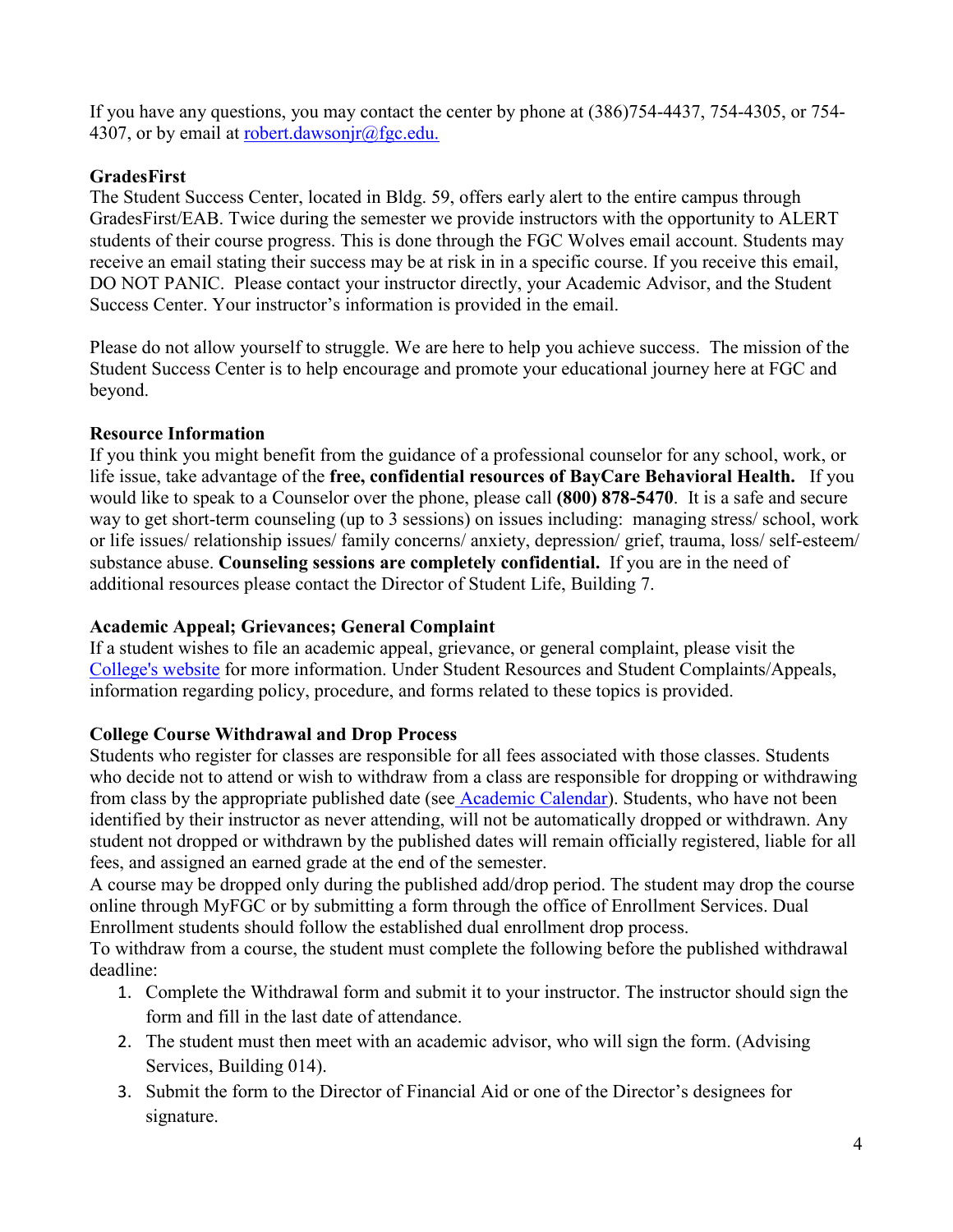4. Take the signed Withdrawal form to the Office of Enrollment Services for processing before the deadline for withdrawal.

A student will be permitted a maximum of two (2) withdrawals per course. Upon the third attempt, the student will not be permitted to withdraw and will receive a grade for the course. Students, who take courses off campus or have extenuating circumstances that prevent submission of Withdrawal form in person, must:

- 1. Obtain the instructor's authorization and last date of attendance via email
- 2. Email the advisor a statement requesting a withdrawal from the course and include the instructor's email with the last date of attendance.
- 3. The advisor will complete a withdrawal form, attach the emails from the student and instructor in lieu of signatures and forward the form to Financial Aid.
- 4. A Financial Aid representative will complete and sign the form and forward the form to Enrollment Services to be processed.

It is the student's responsibility to ensure that the required documents are submitted to the advisor prior to the designated withdrawal deadline and to understand all financial and academic implications of the withdrawal. Absence from class or merely notifying the professor does not constitute withdrawal. A student who stops attending class without withdrawing will receive a grade from his/her instructor.

# **Academic Honesty**

Cheating, plagiarism, bribery, misrepresentation, and fabrication are not permitted and will be dealt with severely. Students should make themselves aware of the student code of conduct found in the Student Handbook.

# **Equity and Diversity**

Florida Gateway College does not discriminate in education or employment related decisions on the basis of race, color, ethnicity, national origin, gender, religion, disability, age, marital status, genetic information, sexual orientation, pregnancy, or any other legally protected status in accordance with the law. The equity officer is Sharon Best, Executive Director of Human Resources, Building 001, Room 116, 149 SE College Place, Lake City, FL 32025, and may be reached at [sharon.best@fgc.edu](mailto:sharon.best@fgc.edu) or (386) 754-4313.

# **Disability Statement**

The Office of Accessibility Services (OAS) is a resource for both students with disabilities as well as faculty. Students with disabilities in need of academic accommodations must first be registered with the Accessibility Services Office to verify the disability, establish eligibility, and determine reasonable academic accommodations.

After registering with the OAS, students must request their academic accommodation letters be sent each semester to their instructors. Upon receipt of the letter, the instructor will be available during office hours or via email to discuss the accommodations a student will need during the course. Students with disabilities who are not registered with the OAS or faculty who may have questions or concerns regarding an accommodation, please contact the office at the following: